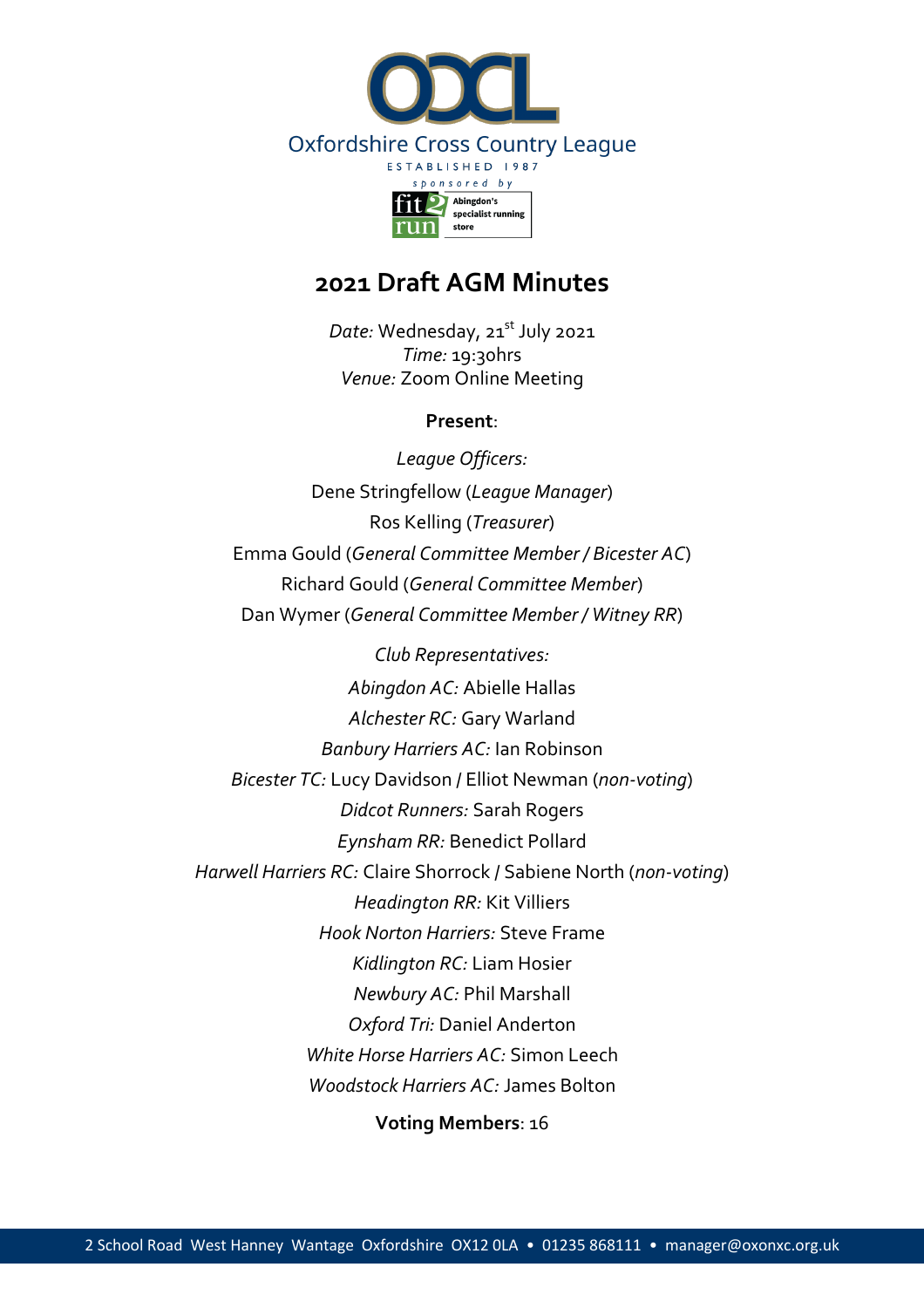### **Welcome**

All participants were welcomed and thanked for attending the meeting. The League Manager handed the meeting over to Dan Wymer (*OXL/Witney Roadrunners*) to clarify the rules for the meeting including those for how voting would be handled. Dan clarified the rules for the meeting as follows:

- **a.** All participants other than the committee to mute their microphones.
- **b.** Participants to use the "hand up" facility to raise a question or make a comment.
- **c.** All voting delegates to use the same "hand up" facility to vote.
- **d.** The meeting would proceed on the assumption that everyone had read or had to hand to refer to the meeting documentation provided with the meeting notice and that the documentation would not be shared during the meeting to avoid unnecessary delays.

#### **1) Apologies**

The following apologies were recorded:

*Abingdon AC:* Gary Richards

*Abingdon AC:* Steve Smith

*Bicester AC:* Paul Groves

*Cherwell Runners & Joggers:* Clare Curnow

*Great Milton AC:* Emily Johns

*Highworth RC:* Chris Carter

*Oxford Brookes R&AC:* Raya Luna

*Oxford City AC:* Richard Hart

*Swindon Harriers:* Bryan Clinton

*Team Kennet T&AC: Colin Price*

*Woodstock Harriers AC:* Neil Preddy

*Woodstock Harriers AC:* Mike Shipway

# **2) Minutes of 2019 AGM & 2020 EGM**

The minutes of the last AGM and EGM held respectively on 29<sup>th</sup> May 2019 and 9<sup>th</sup> December 2020 were unanimously accepted as an accurate record of both meetings.

# **3) Matters Arising (2020 EGM & 2019 AGM Minutes)**

There were no outstanding matters arising from the 2020 EGM Minutes. The following matters arising remained outstanding from the 2019 AGM Minutes:

- The correction of the misspelling of "Haedington RR" to "**Headington RR**" under the *Present* section of the 2018 AGM Minutes – *DS Done.*
- An online entry system incorporating athlete consent requirements remains to be addressed *– action OXL Committee ongoing.*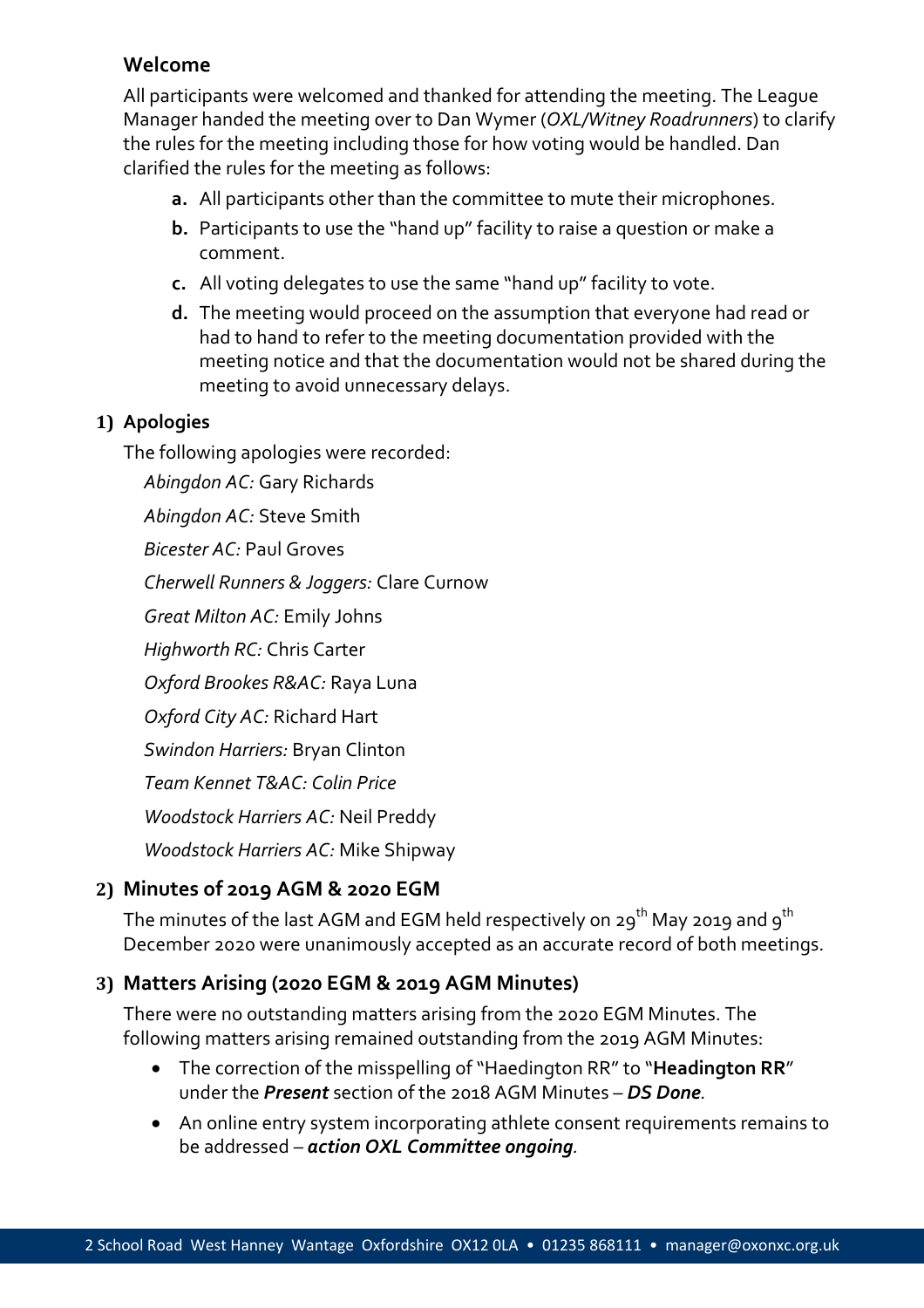- A review of the existing entry system to investigate switching to either a club or individual entry system with future income meeting the setup costs (*including the cost of chip timing*) of all fixtures (*for the season*) with the retention of any surplus funds as a cushion against future costs remains outstanding *– Review inconclusive (OXL Committee exploring other avenues)*.
- The organisation of the Oxon XC Championships to be handled by the OXL *– DS Done (Lead to a much smoother handling of the County Championships entries, results and presentations)*.
- A meeting within one calendar month to establish a working party to review and to put together a more clearly defined proposal on the subject of achieving gender equality race distances, covering the issues to be addressed, to be presented to member clubs in due cours*e* – *Done (– see Proposal A under this AGM's Voting Proposals).*
- Liaison with James Bolton to finalise the standings calculation details ready for the start of the 2019-20 season *– DS Done (– and incorporated into the new results tool).*
- Add an additional rule to cover athlete disqualification in relation to wearing a wrong event race number to the OXL Rules *– DS Done.*
- Missing (EGM) abbreviation to be inserted to the League Constitution *– DS Done.*

## **4) League Manager's Report**

*The following League Manager's reports were summarised briefly to ensure the meeting proceeded in a timely manner.*

## *2020 AGM Report*

For the 2019-20 a full season of fixtures completed with high attendances at all fixtures as confirmed by the accompanying 2021\_OXL\_AGM\_Appendix-A\_Statistics.pdf document.

The shadowing of the fixture referee and timekeeper roles continued for the second season and hopefully this should prove beneficial as the League looks to migrate to digital results and timing in the future having run barcode scanning trials at Lawns Park, Swindon for the Round 4 fixture. The intention for the 2020-21 season will be to run a full-scale trial along with the traditional timekeeping and recording methods currently in place.

Round 1 took place at the new venue of Bicester Heritage hosted by Bicester AC. This was arranged at very short notice, to the great credit of Bicester AC, owing to the unavailability of the Newbury Showground venue that had originally been scheduled. The response by clubs and athletes was extremely positive and resulted in the highest ever turnout of athletes for an OXL fixture. The only disappointment was athletes ignoring the out-of-bounds notices despite all of the notices and pre-warning. Consequently, the airfield will now have to be closed for the duration of future fixtures resulting a significant rise in the cost of hiring the venue that may require a review of the car parking fees in the near future.

Round 2 held again at Cirencester Park, co-hosted by White Harriers AC and Didcot Runners, continued with the high athlete attendance. The weather preceding the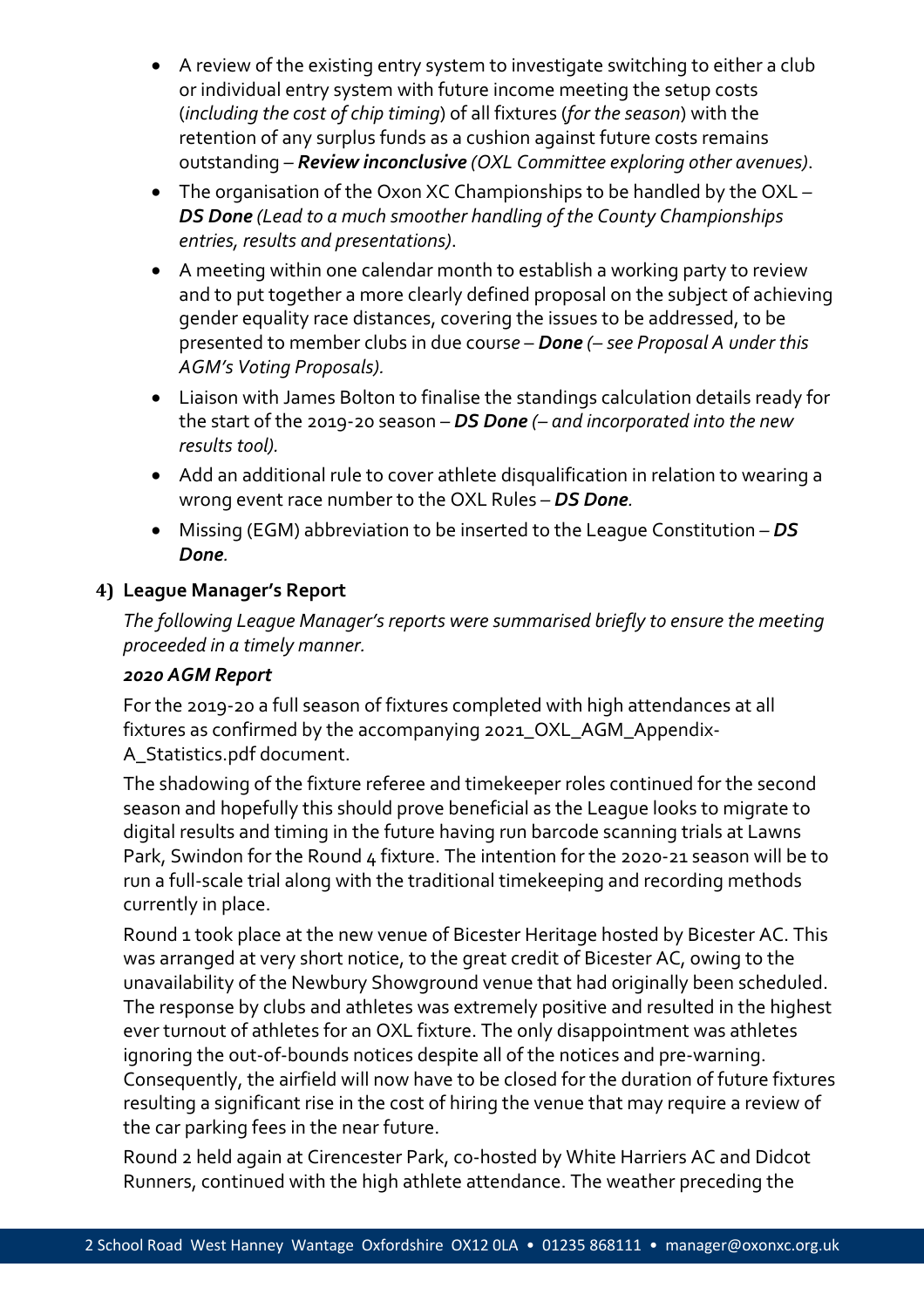fixture ensured the conditions were ideal for cross country: lots of mud to be negotiated! Having ironed out the course issues that emerged during the previous season's fixture held at the venue the races progressed without a hitch. Given the conditions, the refreshments on hand were also very welcome and much appreciated.

The Round 3 fixture returned to Bo Peep Farm, co-hosted by Banbury Harriers AC and Bicester AC with fixture also held in conjunction with the Oxfordshire Cross Country Championships. Once again, the co-host clubs demonstrated that the organisation of this fixture is a well-oiled machine – a real credit the League. Favourable weather conditions, in stark contrast to the snow for the fixture at the venue the previous season, ensured the fixture went smoothly as did the delivery of the County Championship results and medals, compared to the previous season.

Lawns Park, Swindon was once again the venue for the Round 4 fixture, hosted by Swindon Harriers. The conditions proved to be the most challenging of the season: cold, windy, muddy and very wet – perfect really! The first trial of producing results via scanned barcodes was undertaken by volunteers from Bicester AC and despite initial glitches proved encouraging enough to pursue the idea further. However, it has to be said that with some visitors choosing to ignore parking instructions this necessitated a significant amount of diplomacy to be employed by the host club to continue to be able to host the fixture at the venue. As the League is not in the position of having a plethora of venues for its fixtures, it is incumbent upon all clubs to inform their members that they are to follow the instructions provided ahead of fixtures and the instructions from marshals on the day of a fixture without hesitation or animosity.

Compared to the previous season the weather was positively balmy at Henley Showground, despite the wind, for the Round 5 fixture co-hosted by Abingdon AC and Radley AC. Unfortunately, the further trial of barcodes on race numbers failed due to the weather conditions. However, sufficient positive feedback had been gained to proceed with a full-scale trial running alongside the existing timekeeping and recording methods for next season. The turnout, as always, is lower at the final fixture, which is a shame given it is such an excellent venue. There is a proposal afoot that may help to raise the profile of the fixture and encourage greater athlete attendance.

The end-of-season presentations at the final fixture went smoothly largely thanks to the introduction of a new results system – a great relief to all concerned after the debacle the previous year. Congratulations go to all the prize winners and in particular to Sophie Lloyd (*White Horse Harriers AC*) and Simon Byrne (*Swindon Harriers*) as 2019-20 Overall Women's and Men's Champions as well as to White Horse Harriers AC and Swindon Harriers who respectively secured the Women's and Men's Division 1 titles.

I would like to take the opportunity to thank once again all the host clubs and their volunteers for organising the fixtures that enjoyed by so many. In addition, without the support of all the volunteers and officials who freely give their time this League simply would not exist. Once again, I thank them all.

Two clubs underwent their initial trial season during the 2019-20 season: Benson Striders and Heyford Aardvarks RC. Benson Striders filled all their allocated athlete entry slots and were very positive with their feedback. Having demonstrated strong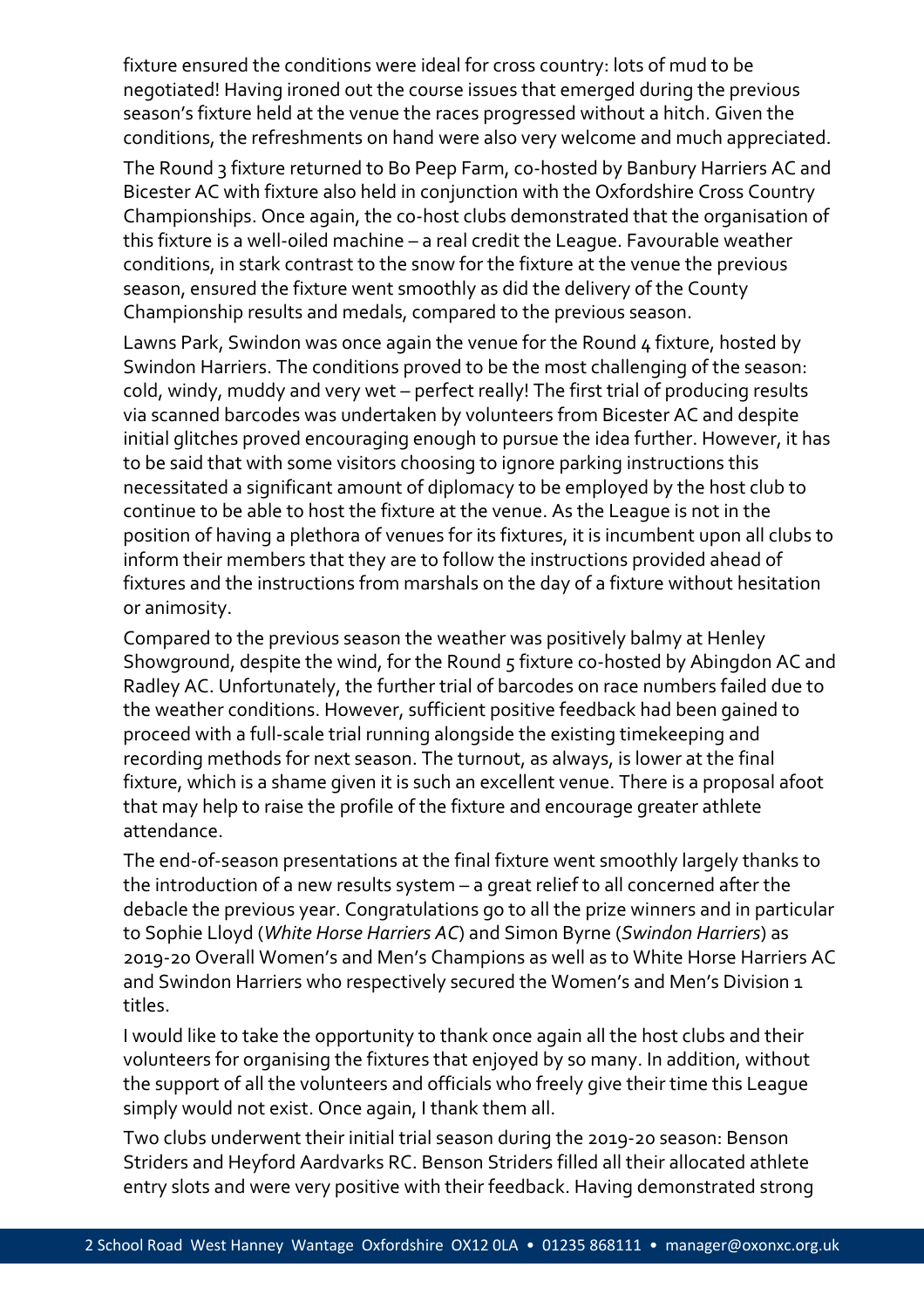commitment to the League Benson Striders will be put forward at this AGM for election to the OXL. Although positive feedback was also received from Heyford Aardvarks RC the club has decided not to apply for election at this stage.

Lastly, but not least, I would like to thank my colleagues, Ros Kelling, Emma Gould, Richard Gould and Dan Wymer for all their support and input over the past two years. (*As you may be aware Emma and Richard are standing down as OXL committee members at the end of this meeting.*) It has been greatly appreciated. You have been a great team to work with and the experience has demonstrated that a larger OXL committee generates more ideas, greater discussion and a healthier outcome for the future of the League.

#### *2021 AGM Report*

Given the COVID-19 pandemic lockdown over the past year and a half the decision to cancel 2020-21 season, albeit it in two stages, was vindicated. Although that will have been disappointing for athletes, coaches and officials alike, there really was no option.

Any suggestion of promoting virtual fixtures/races was rejected owing to the harm to goodwill among local communities that would almost certainly ensue in the event athletes congregated in the limited locations within the counties where cross country routes can be viably be undertaken. The League simply cannot afford to jeopardise any of its existing venues, however frustrating that may seem.

Now that the UK government has lifted the pandemic restrictions OXL committee is planning for the 2021-22 season to go ahead as normal as far as is possible. There will no doubt be some changes put into effect as host clubs determine what requirements need to be in place in order to allow them to host their fixtures safely both for athletes, coaches, officials and supporters as well as the general public (*should public access be available to the venue during the course of a fixture*).

## **5) Treasurer's Report**

- **a.** The membership fee income received for the 2019-20 season was the highest received by the OXL thus far: £3,220.00. A total of £2,954.15 deducted from the membership fee and sponsorship income resulted in a net income surplus for the year of £465.85 giving a healthy bank balance of in excess of £1,930.00, an increase of just over £400.00 as compared at the time of the previous AGM.
- **b.** As to be expected, despite the 2020-21 season not going ahead the OXL still incurred some costs: EA affiliation fee, website costs and AGM hall hire (*cancelled in the end and a refund is pending that will appear as a credit in the 2021-22 accounts*) notwithstanding.
- **c.** The expenses incurred for the 2020-21 season has therefore resulted in a net income deficit of £258.56. Despite this the League's finances remain in a healthy position with the League's bank balance standing at just under £1,675.00.
- **d.** No questions were raised regarding the accounts as presented for the 2019- 20 and 2020-21 seasons.
- **e.** The accounts for the 2019-20 and 2020-21 seasons were unanimously accepted.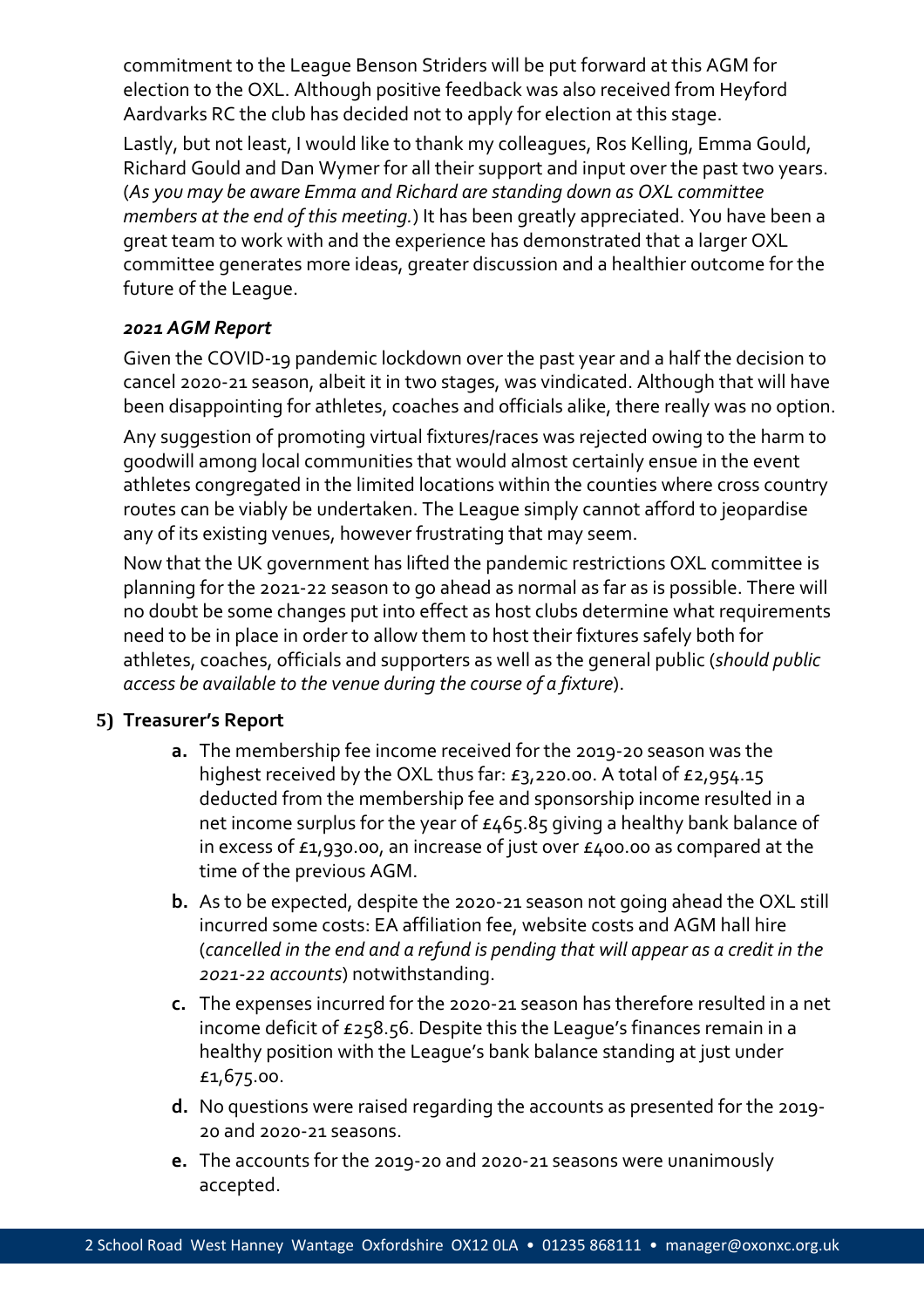## **6) Entry & Results Secretary's Report**

- **a.** The 2019-20 fixtures averaged approaching 790 participants over the course of the season. This represents the highest average participants since records were first produced for the 2006-07 season
- **b.** As ever the popularity of the OXL and total number of athlete entries continues to rise. Approaching 2,400 race numbers were issued for the 2019- 20 season.
- **c.** The new results tool has proved to be reliable despite some initial teething issues. The new results output format has been well received.
- **d.** In addition, with the OXL taking over the administration of the Oxon XC Championships at the combined Round 3 fixture, the delivery of race numbers, results and presentations went much more smoothly.

# **7) 2021-22 Season Notices**

The following notices ahead of the 2021-22 season have been confirmed:

#### **a. Dates & Venues for 2021-22 Season**

All the fixtures are scheduled for the first Sunday of the month with the exception of the combined Round 3/Oxfordshire County Championships fixture which will be held on the second Sunday of January. The following venues and host club(s) are therefore provisionally confirmed for the 2021-22 season:

**i.** *2021-22 Fixtures:*

*Rnd 1:* **Sun, 7 Nov 2021** – Bicester Heritage, Bicester *(Bicester AC)*. *Rnd 2:* **Sun, 5 Dec 2021** – Cirencester Park *(White Horse Harriers AC/Didcot Runners).*

*Rnd 3/Oxon XC Champs: Sun, 9 Jan 2022* – Horspath Stadium, Oxford *(Oxford City AC/Headington RR) tbc.*

*Rnd 4:* **Sun, 6 Feb 2022** – Bo Peep Farm, Adderbury *(Banbury Harriers AC/Bicester AC).*

*Rnd 5:* **Sun, 6 Mar 2022** – Henley Showground, Greenlands *(Abingdon AC/Radley AC).*

**ii.** *2022-23 Provisional Fixtures:*

*Rnd 1:* **Sun, 6 Nov 2022** – *Venue tbc (Newbury AC). Rnd 2:* **Sun, 4 Dec 2022** – *Venue and host tbc. Rnd 3/OxonXC Champs:* **Sun, 8 Jan 2023** – *Venue and host tbc. Rnd 4:* **Sun, 5 Feb 2023** – Lawns Park, Swindon *(Swindon Harriers). Rnd 5:* **Sun, 5 Mar 2023** – *Venue and host tbc.*

## **b. Divisions for 2021-22 Season**

It was learned shortly before the 2021 AGM that that Team Kennet T&AC had taken the decision to resign from the OXL.

In answer to the query from Phil Marshall (*Newbury AC*) as to the reason Team Kennet T&AC had taken the decision to resign, the League Manager confirmed that being a predominantly junior club Team Kennet T&AC felt its interests would be better served by entering a junior league.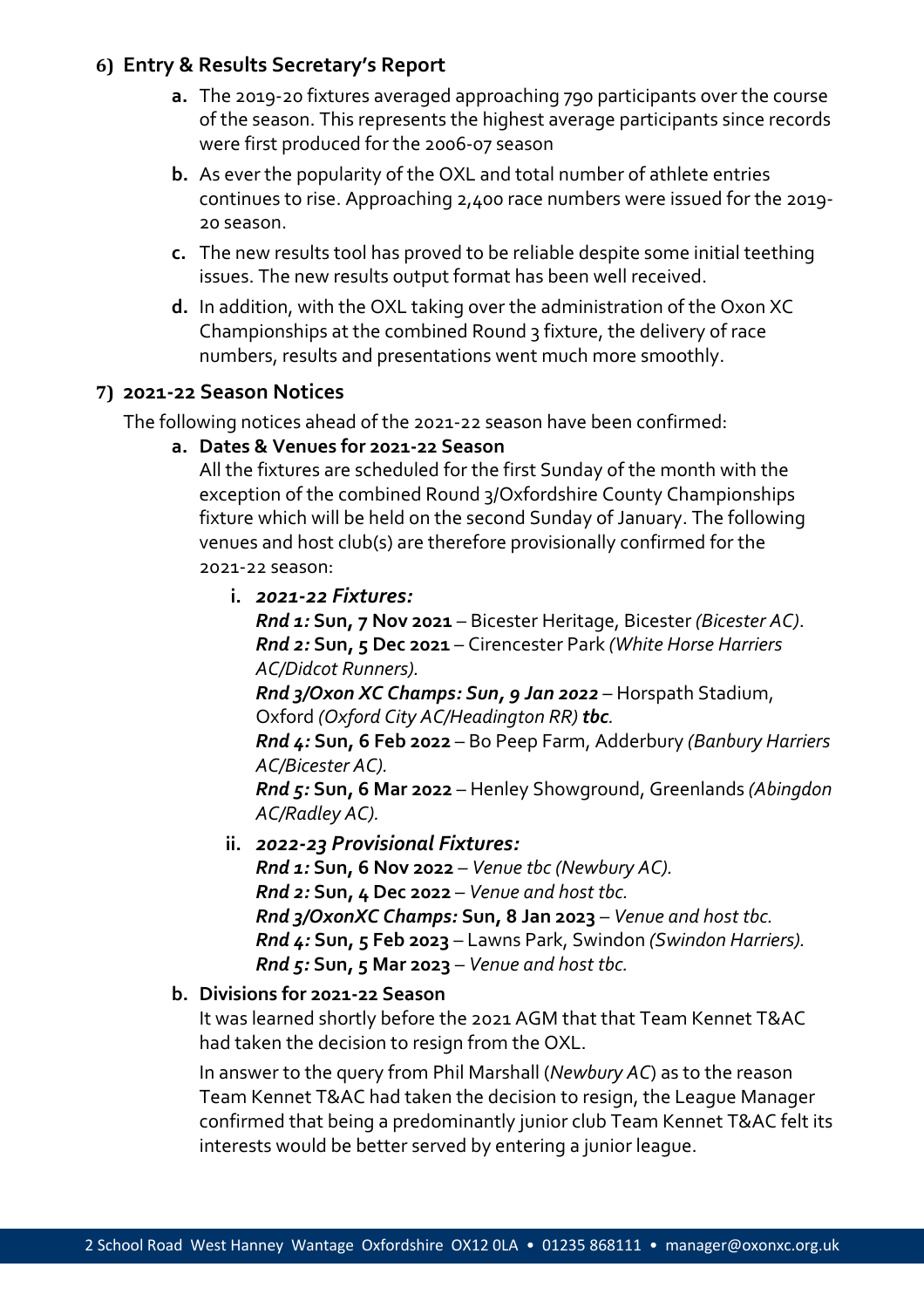The following team promotions and relegations have therefore been confirmed on the basis of the two-up-two-down ruling as voted on at the 2016 AGM. As a consequence of the resignation of Team Kennet T&AC from the League, the top three teams in Men's Division 3 as at the end of the 2019-20 season have been automatically promoted to Men's Division 2 in this instance.

| Women | Division 1: | promoted: Oxford TC A, Didcot Runners A<br>relegated: Alchester RC A, Banbury Harriers AC A                                                      |
|-------|-------------|--------------------------------------------------------------------------------------------------------------------------------------------------|
|       | Division 2: | <b>promoted:</b> Kidlington RC A, Oxford TC B,<br>relegated: Abingdon AC B,<br><b>Woodstock Harriers AC A</b>                                    |
| Men   | Division 1: | <b>promoted:</b> Kidlington RC A, Didcot Runners A<br>relegated: White Horse Harriers AC A,<br>Eynsham Roadrunners A                             |
|       | Division 2: | <b>promoted:</b> Swindon Harriers B, Oxford TC A,<br><b>Witney Roadrunners B</b><br>relegated: Hook Norton Harriers A,<br>Eynsham Roadrunners B, |
|       |             | withdrawn: Team Kennet T&AC                                                                                                                      |

#### **c. Member Club Affiliation Fees Review**

It was confirmed that the League the affiliation fee structure for member clubs for the 2021-22 season will remain unchanged from the 2019-20 season.

#### **d. Barcode Scanning/Timing Update**

At this point the meeting was handed over to Emma Gould (*OXL/Bicester AC*) who announced that, following the initial trials run towards the end of the 2019-20 season, a full-scale trial of the digital barcode scanning and timing system would be run with race numbers incorporating barcodes during the forthcoming season.

As mentioned during the course of the League Manager's report only 2 full sets of race numbers will be issued to clubs (*one full set at the beginning of the season and one full set at Round 3*) during the course of the forthcoming season.

Emma stated that 1-2 volunteers from the host clubs would be required to attend the Round 1 fixture to shadow the scanning and timing procedures during the fixture. It was felt that it would be better for the volunteers to witness the operations live rather than simply receiving written instructions.

In order to facilitate the digital barcode scanning and timing system some additional volunteers will be required. Details will be distributed to host clubs before the start of the season and updated as required in the lead-up to each fixture.

It was confirmed that the trial would be run alongside the traditional timekeeping and race number recording system following the query raised by Ian Robinson (*Banbury Harriers AC*).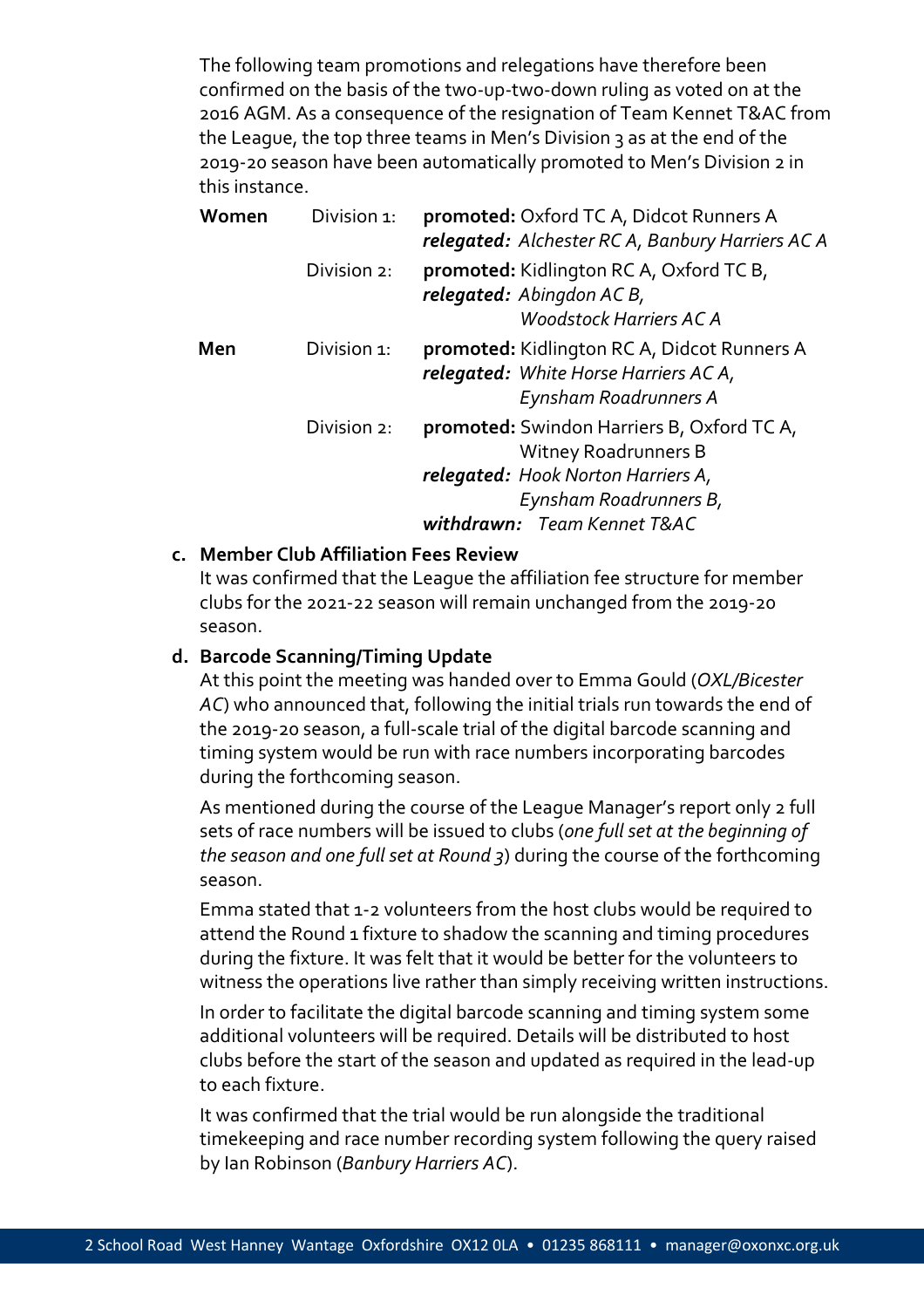#### **e. Sponsorship Update**

Dan Wymer (*OXL/Witney Roadrunners*) was then invited to provide an update regarding sponsorship. Following the notice that the Oxford Mail had taken the decision to end their partnership with the OXL this was viewed as an opportunity by the OXL Committee to re-engage and see what could be done in terms of sponsorship.

One of the leads is looking promising. The OXL Committee is currently working with the potential sponsor to iron the details of the sponsorship and sees this as an opportunity to support and enhance the League, with anything might require additional funding, be it new technology, more portable toilets, access to additional venues, etc.

The OXL Committee will hopefully be in a to announce the details of the new sponsor shortly.

No questions were raised in relation to the sponsorship developments.

#### **f. Fixture Cancellation Insurance Update**

Following the OXL Committee's enquiries to explore the possibility of taking out insurance to cover the possibility of fixture cancellation, particularly in the event of last-minute, it has transpired that no cover would be available in the eventuality of a pandemic or government restrictions.

It was pointed out that in recent memory the only cancellations that had taken place, aside from last season's fixture cancellations owing to the COVID-19 pandemic, were as follows:

- 2014 Round 3 Warmington (*OxonAA cancellation*)
- 2017 Round 3 No Venue (*No costs incurred*)
- 2018 Round 5 Farmoor (*Snow/ice preventing course setup*)

As the fixture cancellation insurance question had largely been driven by the likelihood of fixtures being cancelled in the event of pandemics and government restrictions the OXL Committee were now of the opinion, given the rarity of past cancellations, it raised the question as to whether or not the insurance option was worth pursuing. It had been agreed that host clubs' feedback would be sought.

Once host clubs have provided their feedback a decision will be made by the OXL Committee as to whether or not to proceed with insurance cover accordingly.

Gary Warland (*Alchester RC*) made the point that it would be important to ensure that a force majeure clause was included in any insurance contract.

Benedict Pollard (*Eynsham Roadrunners*) raised the point that, without the insurance that had been taken out to cover the Farmoor fixture scheduled to take place at Hill End Centre at the beginning of March 2018 that subsequently had to be cancelled due to heavy snow and ice, the host clubs would have been faced with financial difficulties.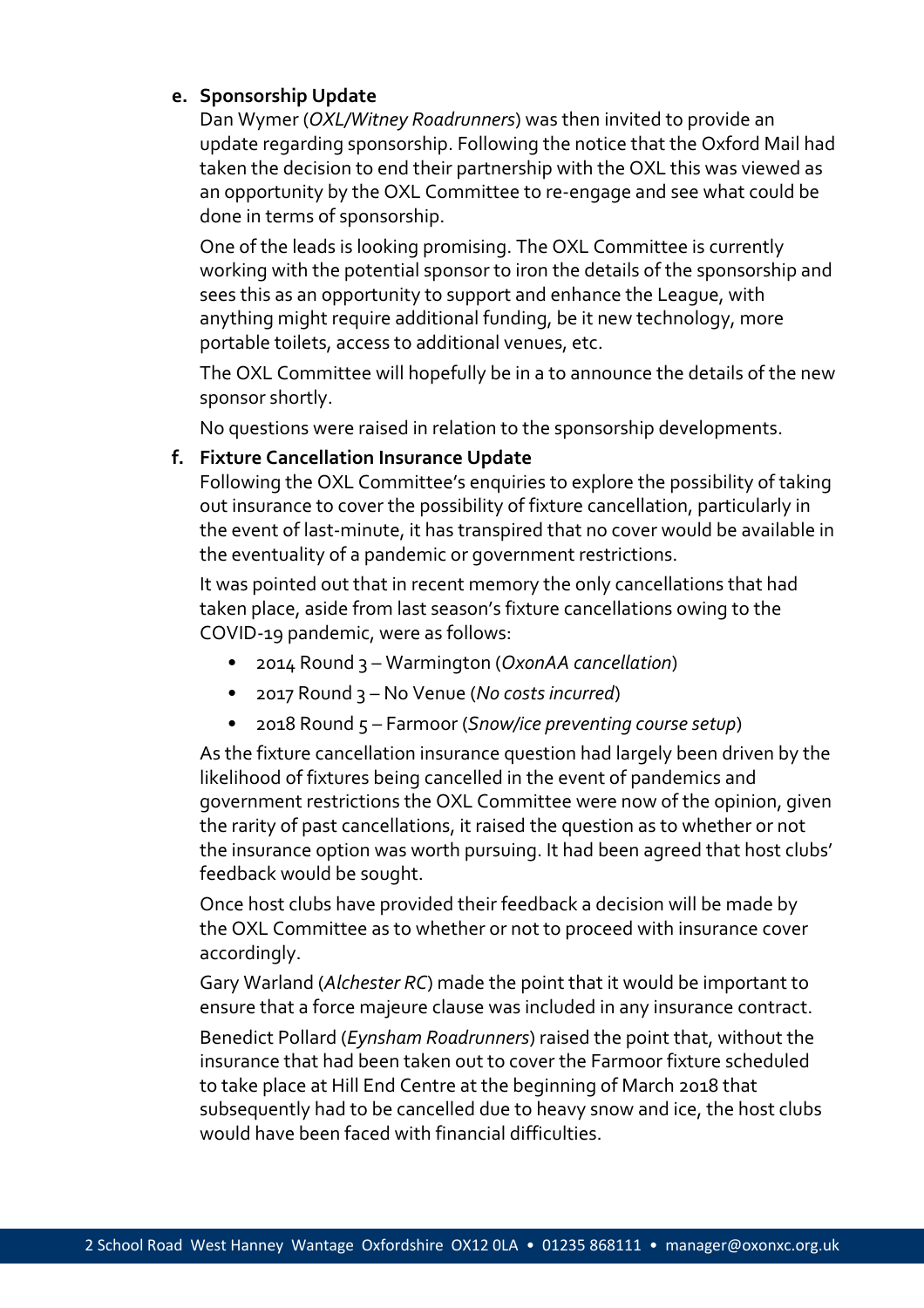#### **g. Post COVID-19 Pandemic Guidelines**

It was noted that given the pandemic that there would inevitably some changes to procedures in order for host clubs to be comfortable hosting fixtures. It is therefore incumbent on all clubs to ensure they and their members are fully of the UKA guidelines in place at any given time and that the procedures in place for any given fixture are followed to the letter.

## **h. UKA Rules Update**

It was felt there was no need to go through all of the rule changes listed other than those that might directly have an impact upon the League.

The most obvious being the new ruling in relation to unsporting or improper behaviour in the light of COVID that includes spitting being treated as an offence. It was felt that spitting is seen during races at every cross country event one way or another.

The only other potential ruling that was felt to present an issue was that in relation to shoe construction. The point was made that it would be virtually impossible to monitor this aspect in relation to cross country.

Other delegates' thoughts were invited. Both Dan Wymer (*OXL/Witney Roadrunners*) and Phil Marshall (*Newbury AC*) felt it would not be an issue given cross country race conditions and that the ruling in all likelihood is only really applicable to track and field athletics.

# **8) Proposals for Discussion & Voting**

*Note: Owing to the work of the dedicated Equal Gender Race Distances Working Party during the course of Summer 2019 whose proposals were presented to clubs at the EGRD Review Meeting held at Whitelands Farm Sports Ground, Bicester on Wednesday, 11th September 2019 the decision was taken that the first voting proposal (Proposal A) of this meeting would go straight to voting without any further discussion.* 

The remaining proposals were all discussed and voted upon as normal during the meeting.

# **Proposal A – Equal Gender Race Distances**

The first question address for the proposal was to vote upon whether or not clubs are in favour or not of a move to equal gender race distances for all races.

The initial proposal was therefore is your club in favour of equal gender race distances?

## *Votes for Proposal A (part 1):*

| For:          | 11 |
|---------------|----|
| Against:      | 5  |
| Abstention: o |    |

The delegates having voted in favour of equal gender race distances the next step was to address which of the following two relevant options proposed were to be implemented.

*Note: Option C listed in the proposal document was for reference in the event the initial vote rejected the proposal.*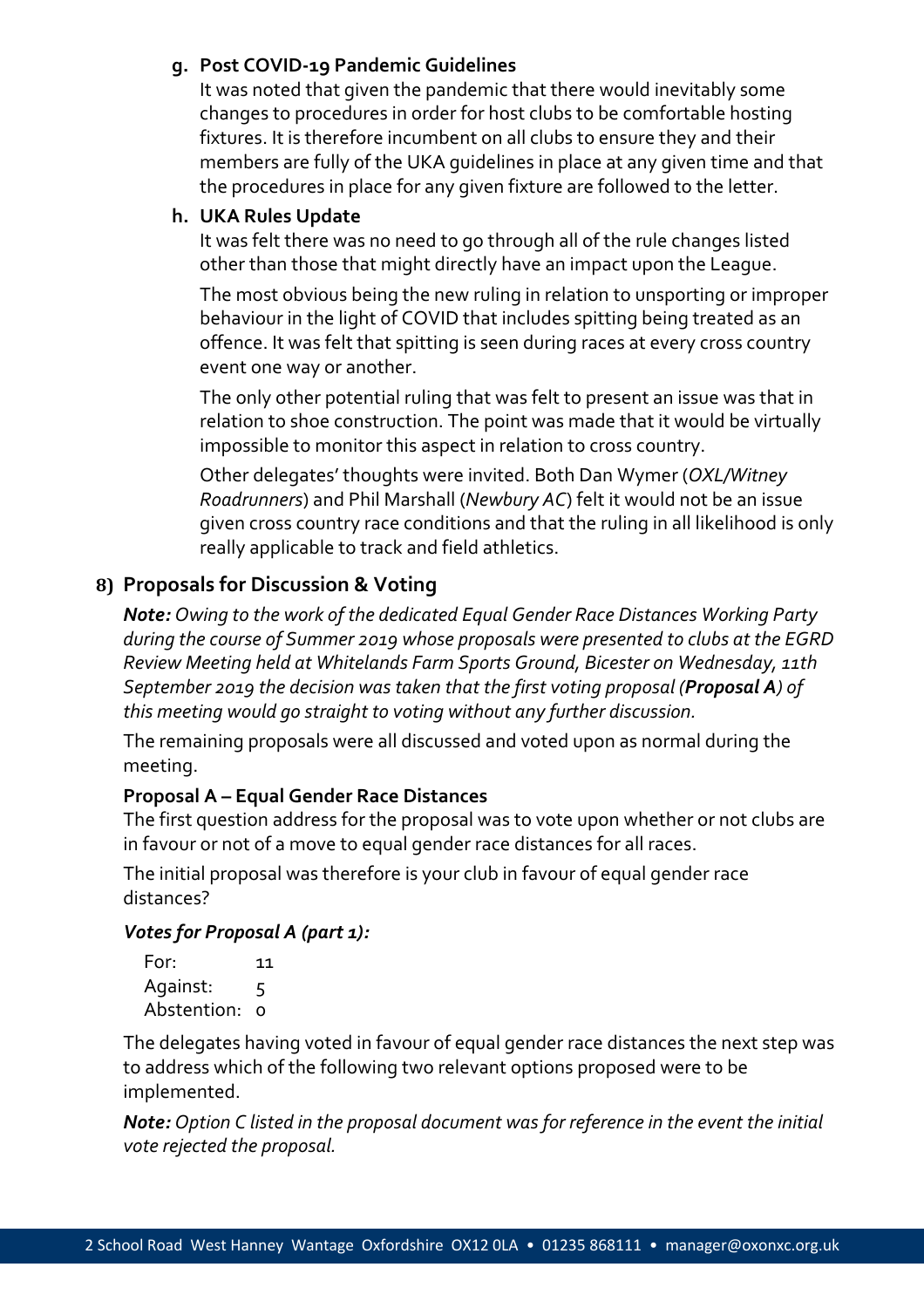Before part 2 of the proposal was voted upon Benedict Pollard (*Eynsham Roadrunners*) made the point that at a venue such as Farmoor where the course was effectively a single loop it was difficult to plan different race routes for the different age category races.

It was felt that equalising the distances for the genders actually helps reduce the planning overhead. Dan Wymer (*OXL/Witney Roadrunners*) also made the point that Option B of part 2 of the proposal allows for more flexibility in terms of host clubs being able to set the course distance for the adult races. It was also pointed out that the distances are and have always been target distances with, historically, the driving force behind the target distances set being OxonAA, in order to meet its athlete selection criteria for regional championships.

As requested by Simon Leech (*White Horse Harriers AC*) the difference between Options A and B in the presented proposal as clarified by Dan Wymer (*OXL/Witney Roadrunners*) is simply that Option A stipulated a matching course distance of 8km *(+/- 0.5km*) distance for the Men's and Women's races, whereas Option B allowed flexibility host clubs to be able to determine a matching course distance for the Men's and Women's races of between 7km and 9km.

#### *Votes for Proposal A (part 2):*

| Option A: | O  |
|-----------|----|
| Option B: | 16 |

On the basis of the vote in relation to part two of the proposal the following races and distances were confirmed:

| Ug               | 1.2km (boys and girls run together)                      |
|------------------|----------------------------------------------------------|
| U11              | 1.5km (separate boys and girls races)                    |
| U1ว              | 3.okm (separate boys and girls races)                    |
| U15 Boys & Girls | 4.5km (boys and girls run together) *                    |
| U17 Boys & Girls | 6.okm (boys and girls run together) $*$                  |
| Men              | 7.0-9.0km (U20, sen. and vet. men run together) $**$     |
| Women            | 7.0-9.0km ( $U$ 20, sen. and vet. women run together) ** |

*\* The combined U15/U17 team results are to be determined based upon the best three finishing positions of club athletes across both the U15 and U17 combined*  races. For example: if a club had the following female finishers in the U<sub>15</sub> and *U17 races: U15 2nd, U15 9th, U15 17th, U17 2nd , U17 9th and U17 18th the combined team score for Team A would be 13 points (U15 2nd, U17 2nd and U15 9th – with an U15 athlete's finishing position taking precedence over an equivalent U17's finishing position) and the combined team score for Team B would be 44 points. The overall team standings remain as set out in the Overall Standings Calculation available under the Resources section of the League's website.*

*\*\* Men and women to race over the same course and distance to be determined between a minimum of 7.0km and a maximum of 9.0km at the discretion of the host club(s).*

*Note: The changes to the target race distances stated above are highlighted in bold.*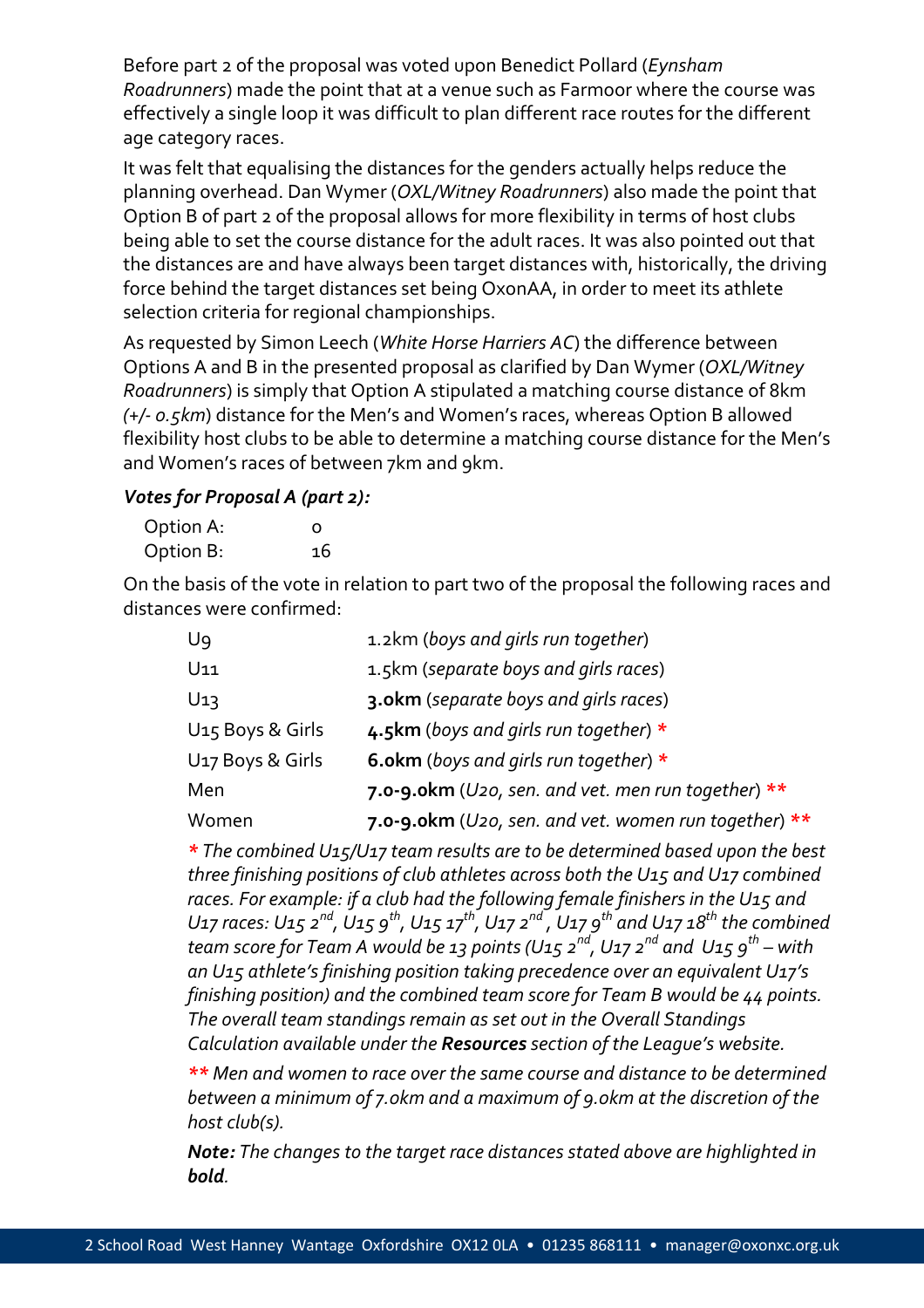• *Important Note: In the process of reprogramming the results tool for the coming season following the 2021 AGM it was subsequently established that it would not be possible to generate team results for U15/U17 Girls and U15/U17 Boys. A Team Competitions Survey has subsequently been sent to all member clubs in order to obtain feedback and for the OXL Committee to make a decision as to the race formats and team competitions ahead of the 2021-22 season.*

Following the completion of the voting for Proposal A it was announced that Steve Frame (Hook Norton Harriers) would have to leave the meeting owing to an unforeseen last-minute meeting double-booking. As Steve had been in attendance at the meeting it had been agreed by the OXL Committee that Steve's advance voting decisions on behalf of Hook Norton Harriers would be accepted. No objections to this decision were raised by the remaining delegates.

## **Proposal B – Mixed Cross Country Relay**

Following a brief introduction to the proposal as set out in the proposals document the League Manager invited questions and comments from the delegates which are laid out below along with the responses.

- Elliot Newman (*Bicester TC*): Will the proposed mixed relay be limited to one team per club?
	- o Phil (*Newbury AC*): No. It might be possible that with the potentially longer race distances for the adult races some runners may prefer to just run in the mixed relay.
- Benedict Pollard (*Eynsham Roadrunners*): Will it impact the League races beforehand? Some clubs might choose to hold back their better runners.
	- o Phil Marshall (*Newbury AC*): It is the athlete's decision as to whether s/he runs in the League race and/or mixed relay. Effectively the mixed relay is a one-off race that is intended to be a bit of fun and helps reinforce the gender equality issue.
- Abielle Hallas (Abingdon AC): As a runner with a 400m background, would there be batons? Would there need to be a change-over zone? The concerns are the logistics of setting everything out being one of the Round 5 fixture host clubs.
	- o League Manager: This simple solution would be to follow the example of the County Road Relays that Abingdon AC has already had experience in hosting deploying a cordoned-off hand-over zone where athletes either touch hands or pass on a baton.
	- o Phil Marshall (*Newbury AC*): Similar types of events have already witnessed at elite level in European and World Championships where wrist bands have used. Batons were not felt to be appropriate for cross country.
- Ian Robinson (*Banbury Harriers AC*): The timings of the mixed relay would need to be borne in mind. At what point should the mixed relay start? Would there be a fixed time or would a certain gap be allowed after the last runner of the preceding race had finished? The real concern being the extension of the day both for the runners and the volunteers.
	- o League Manager: If the decision is to for the proposal, the points raised will need to be taken into consideration in planning of the fixture and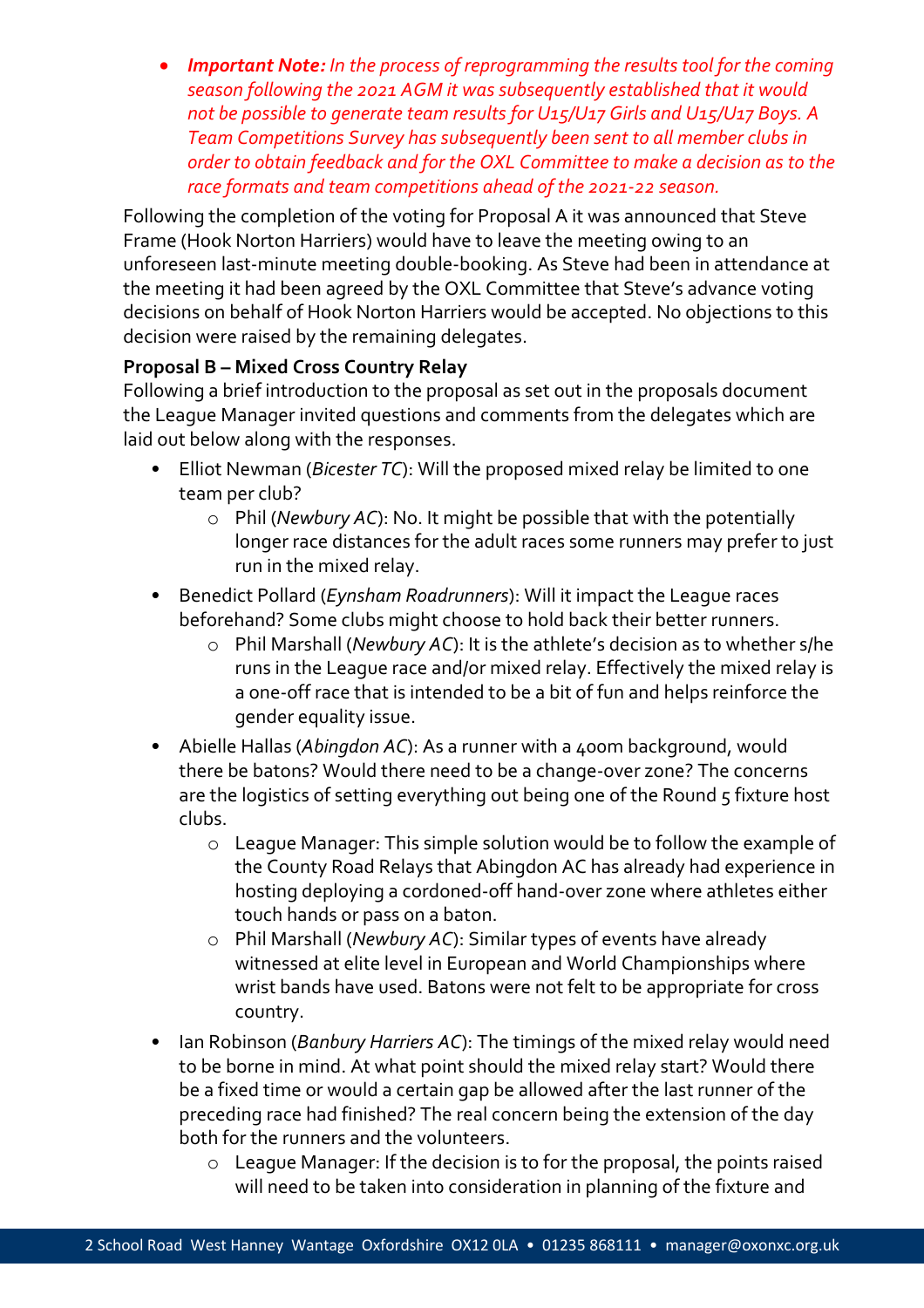the mixed relay on a trial basis. The trial event will then need to be reviewed to see how it goes, what, if any, improvements may be necessary and what the feedback is received.

- Daniel Anderton (*Oxford TC*): Is the mixed relay adults only or will juniors be allowed to participate? A concern about holding the proposed event at the end of a fixture is the impact it may have upon team spirit, with colleagues congregating to cheers their last runners. Having another race taking place alongside could detract from the team spirit by drawing people away. Could the mixed relay be a separate fixture?
	- o Phil Marshall (*Newbury AC*): Initially the mixed relay will be for the adults (*U20, senior and veteran runners*) only. If after the vote the trial proves popular, the question of whether or not to hold it as a separate event is something that will then need to be reviewed.
- Emma Gould (*OXL/Bicester AC*): If there was a mixed relay opportunity for the juniors, the juniors would no doubt love it. However, picking up on the points raised earlier about the fixture timings another important consideration that will need to be addressed is the potential impact on the timings of the season end presentations that also take place at the Round 5 fixture. The juniors and parents of juniors would also not be prepared to wait until the end of the fixture to run in a mixed relay either.
- Dan Wymer (*OXL/Witney Roadrunners*): At this stage the details should not be of concern. Those should be left to Phil and the host clubs to iron out, should the vote for the trial to go ahead be passed.
- Simon Leech (*White Horse Harriers AC*): Provided the mixed relay can be run without impacting or delaying the results, it would be embraced.
	- o League Manager: Not publishing the mixed relay results on the day may be an option to avoid any further delays.

Following the discussion and the points raised the mixed relay proposal was put to the delegates for voting: Should a trial mixed relay event for adults be introduced at the Round 5 fixture?

#### *Votes for Proposal B:*

For: 11 Against: 4 Abstention: 1

*Action: On the basis of the above vote, it was agreed that Phil Marshal/Newbury AC are to liaise with Abingdon AC and Radley AC to work out the details for a trial of the mixed relay after the end of the last race of the 2021-22 Round 5 fixture.*

## **Proposal C – Athlete Attire**

A short discussion followed a summary of this proposal by the League Manager that led to the comments and concerned below before the vote was taken.

• The League Manager raised the point that it is understood that some clubs have great difficulty in obtaining their correct colour club shorts. As far as the OXL is concerned the rules state that club vests are the sole requirement.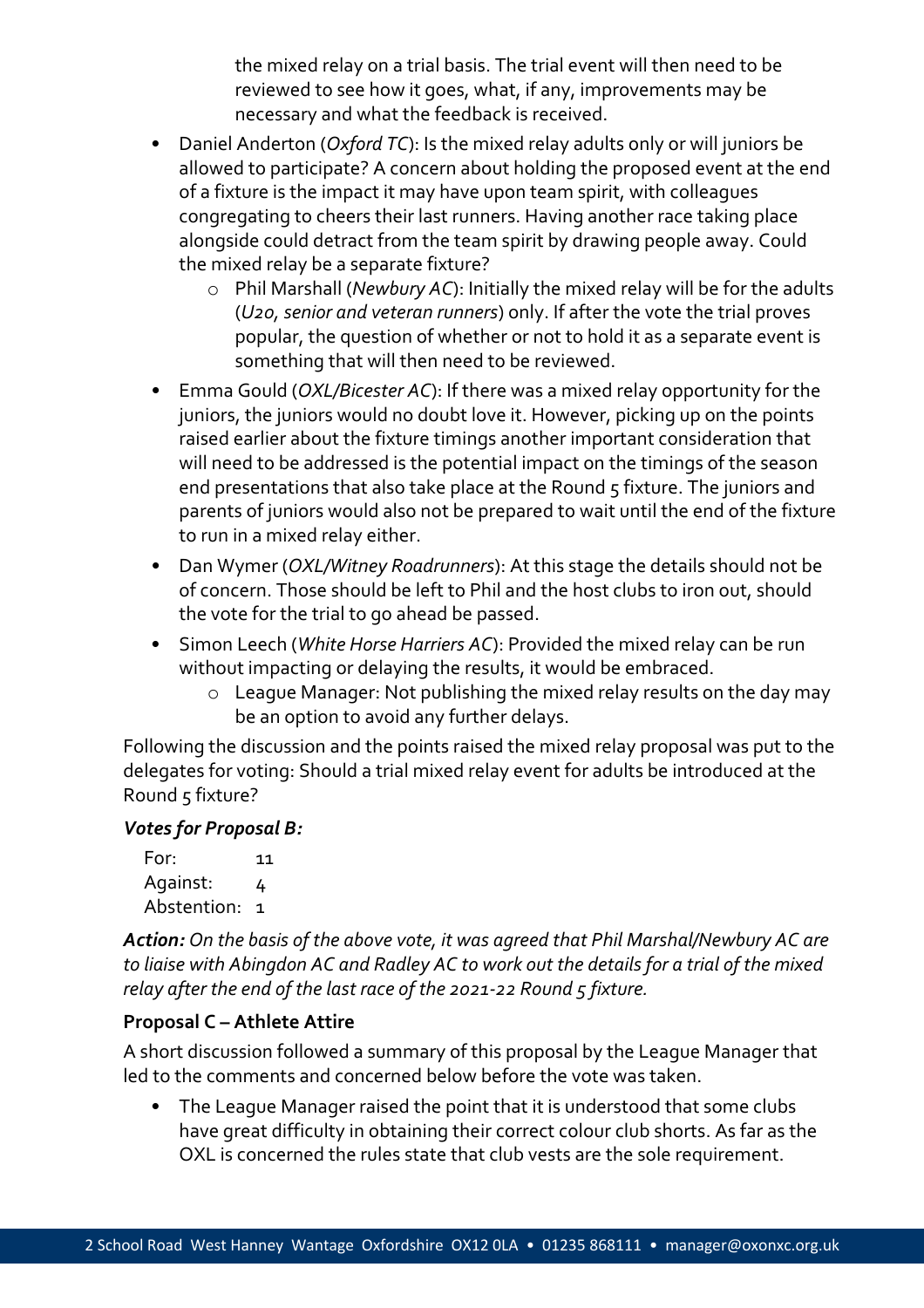- Gary Warland (*Alchester RC*): Alchester RC feel particularly strongly about this as their club shorts colour is officially white! Firstly, that is not conducive to cross country and, secondly, white athletics shorts are simply not available to buy any more. A lot of the success of the League in the recent past has been due to the emphasis on inclusivity. Many women don't like running in shorts. That needs to be taken into consideration. This kind of proposal harps back to the 1970's and 1980's when only blokes ran, and also of elitism. It is felt there are far greater priorities to be focussed on. In addition, where runners are out on the course for a long time in adverse conditions wearing long-sleeved vests or long-johns underneath their vests/shorts should be allowed.
	- o League Manager: It was confirmed that the existing OXL rules do allow for under-garments to be worn under vests and shorts.
- Liam Hosier (*Kidlington RC*): His reaction to the proposal mirrored that of Gary Warland (*Alchester RC*). The proposal was considered to be inappropriate in this day and age. It was also felt this may be a slight the women who wear brightly coloured tights. As long as a club vest is worn and the race is number is clearly visible it was felt there should be no issue. Buying official club colour shorts is also an issue for Kidlington RC having been recently changed to a fluorescent green.
- Sarah Rogers (*Didcot Runners*): Sarah stated that Didcot Runners don't have any official club colour shorts. There are no guidelines within the club as to what shorts are to be worn either. Neither do Didcot Runners have an official vest. The club stipulates only that they must wear either a blue vest or blue tshirt bearing the club's name clearly. From Didcot Runners perspective what is worn from the waist down is irrelevant as long as a club top is worn.
- Kit Villiers (*Headington Roadrunners*): The query was raised: are vests specifically to be worn? It had been noticed that some people had not worn their club vest or top.
	- o League Manager: There are instances where Guest runners are permitted to run without wearing club vests/tops, namely where clubs are undergoing their initial trial season, or where runners missed the fixture entry deadline.

On the basis of the discussion, comments and thoughts provided by the delegates the proposal was put to the assembly for voting: Should athletes be required to wear club colour shorts as stated in the club's profile on the UKA website?

#### *Votes for Proposal C:*

| For:          | Ω  |
|---------------|----|
| Against:      | 16 |
| Abstention: o |    |

#### **Proposal D – Women's Team Size**

Kit Villiers (*Headington RR)* outlined the argument for increasing the size of women's teams to 5 athletes from 3 in an effort to reduce the number of competing women's teams. The differential between the men's and women's team was felt to be anachronistic with statistical evidence given to back up the proposal. One of the arguments raised when the issue was brought up as an AOB item at the previous AGM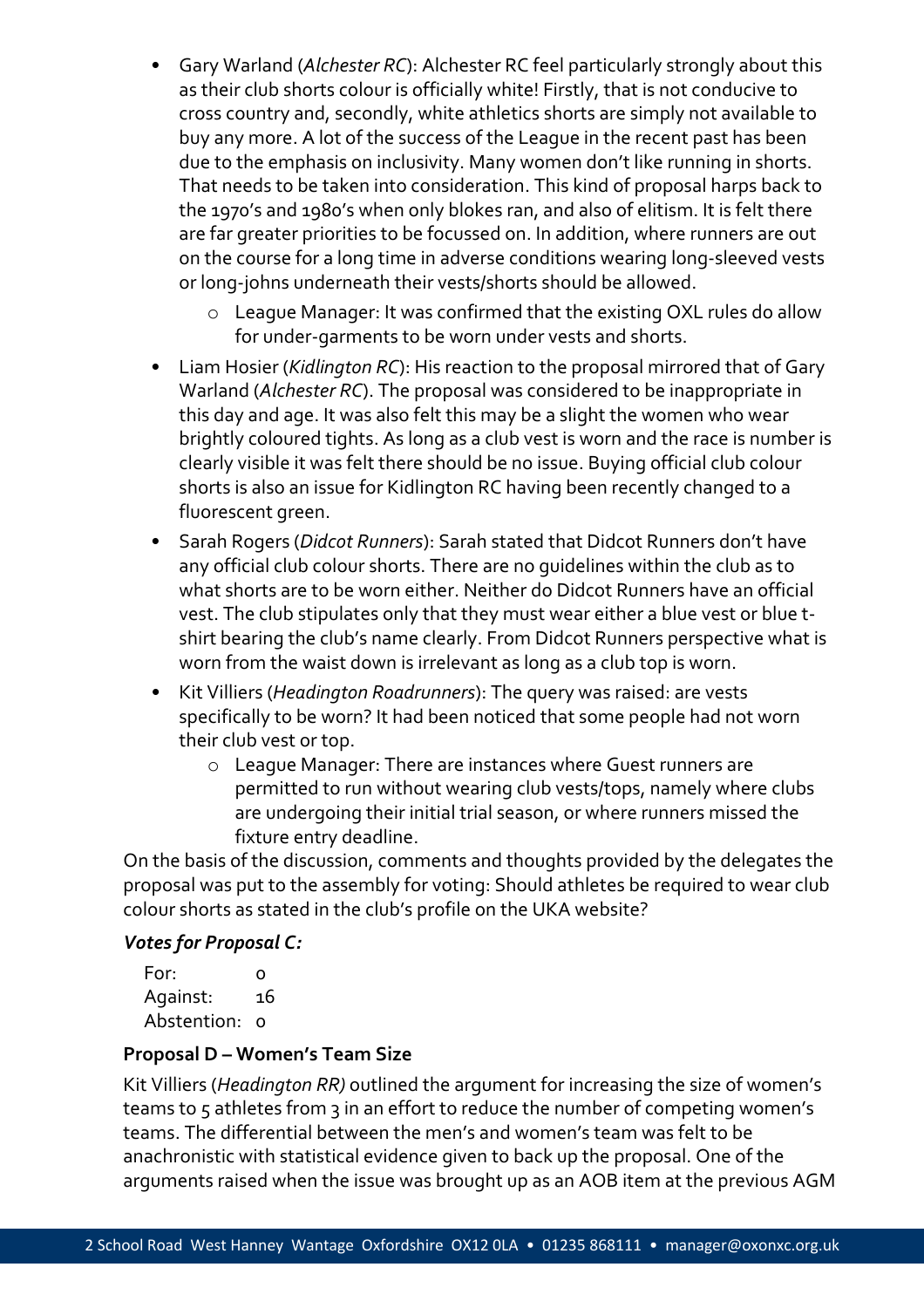was that some clubs struggle to get three women for a team. The Headington RR argument was if that is the case surely those clubs would struggle to get seven men for a team and that in any event only one finisher is required for a team score to be registered.

A lengthy discussion then ensued with the comments and points raised by delegates given below.

- Ian Robinson (*Banbury Harriers AC*): When comparing the numbers competing in the U13 Girls races to the Women's races, for example, the case could be made for the required number of runners to comprise a team to be reduced on a sliding scale descending through the divisions. There are potentially an infinite number of possible proposals would suit clubs in different ways. The impact on clubs would clearly change from year to year as well from club to club.
	- o League Manager: Adding such a sliding scale for the required number of runners to comprise a team would add an additional layer of complexity to the production of the results.
- Liam Hosier (*Kidlington RC*): It was pointed out that this matter has been raised at each of the last three AGMs. Point number 5 of the proposal summarises the club's position that it struggles to raise three women for a team. The counterargument to point 5 a) of the proposal is that the club doesn't struggle too much to raise seven men for a team as there is a higher proportion of men than women within the club membership. There is a big difference between a team size of three runners and a team size of five runners. With respect to point  $\varsigma$  b) of the proposal, if a club struggles to get three women for a team and the team size is raised to 5 then the team would effectively be penalised ending up with two last place +1 scores. Therefore, Kidlington RC's position remains unchanged on this matter.
- Gary Warland (*Alchester RC*): Alchester RC supports the points raised from Kidlington RC's perspective. In addition, Gary confirmed Kit Villiers' assertion that a club will get a team score if there is just one finisher for the team. An example was given that in a race where there were 200 finishers a team with just one actual finisher would result in team scores of 201 for each of the other four non-finisher team places.
- Ros Kelling (*OXL/Banbury Harriers AC*): Banbury Harriers AC do struggle to raise three women. The point is that the Banbury women are very much a team. If the team size were to be raised to five, it would inevitably lead to some Banbury Harriers AC women being less inclined to turn out owing to the likelihood of there not being a complete team. Irrespective of the last place +1 for team non-finishers, the team aspect is fundamentally diminished. For club such as Banbury Harriers AC which is largely comprised of juniors and far fewer adults any decision to increase the women's team size to 5 would have a negative impact on the club.
- Simon Leech (*White Horse Harriers AC*): Apart from parity between adult gender team sizes what is trying to be achieved? Although currently White Horse Harriers AC have a strong team and raising women for teams is not an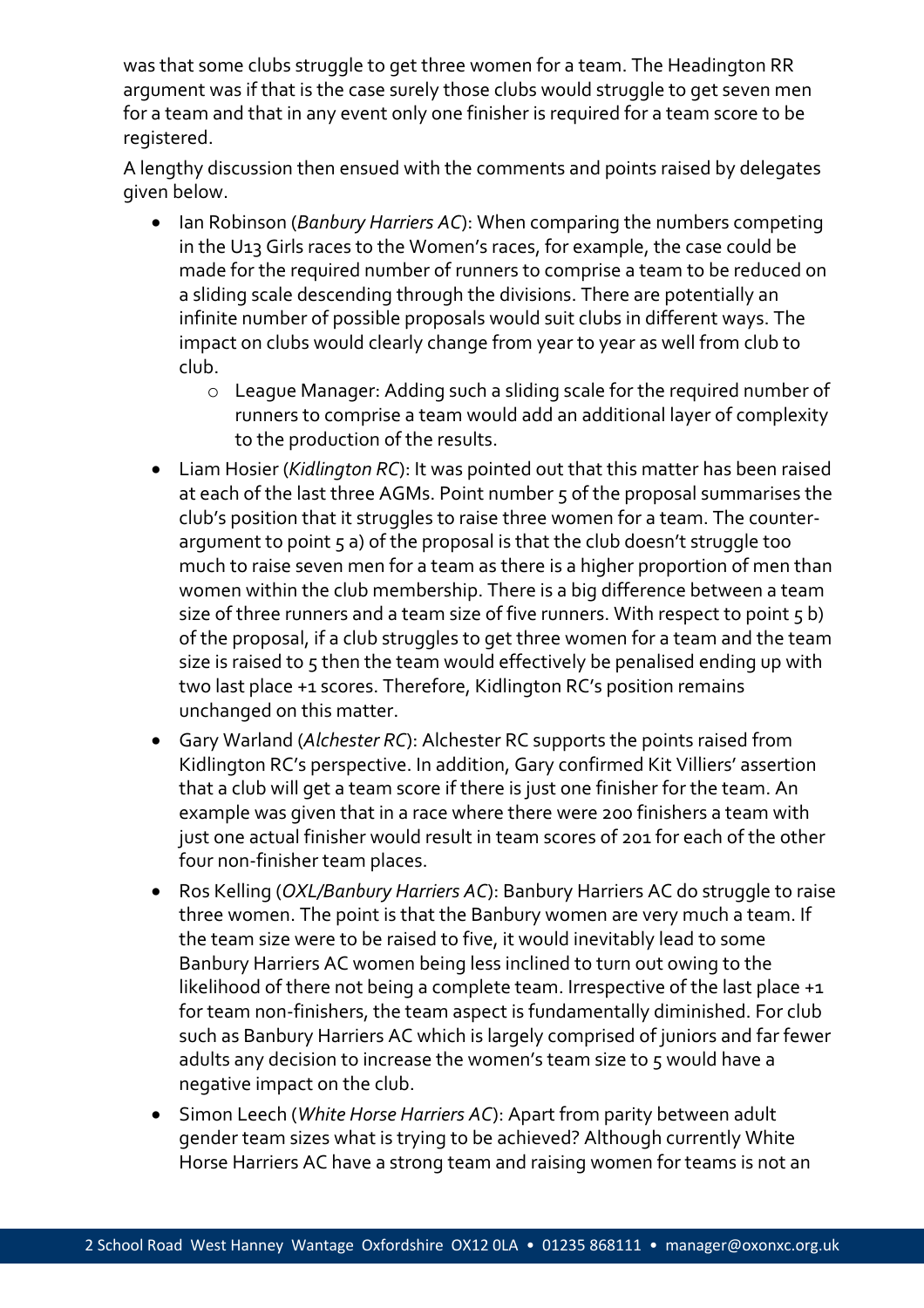issue, all clubs experience ups and downs, and there is sympathy for those clubs that have a smaller ladies' turnout.

- o Kit Villiers (*Headington RR*): The "gigantic" women's Division 3 was referred to. It was admitted that the large number of women's teams might be contributed to by a small number of larger clubs and that had not been analysed. The point was reiterated that it appeared anachronistic given the large women's fields. In addition, the position seems out-of-date to have just three for a women's team and seven for a men's team when the turnout of women is becoming ever more comparable that of the men.
- o League Manager: The equalisation of the gender race distances as voted for earlier in the meeting may well result in a lower turnout of women in any case, the knock-on effective of which would be fewer teams.
- Benedict Pollard (*Eynsham Roadrunners*): The reason for voting against the equalisation of the gender race distances was that it would have a negative impact upon the turnout of the Eynsham Roadrunner women. It was felt that increasing the women's team size would have an even more pronounced effect on the turnout of women. The point was also raised, albeit not one to be considered at this AGM but possibly at a future AGM, that the League is not just about participation but also competition and trying to raise seven men for an Eynsham Roadrunners team with any consistency during the 2019-20 season was a real struggle and very frustrating from a Team Manager's perspective. In the light of this, a counter-argument could easily be given for reducing the team number for men to 6. That might be another avenue to explore in order to progress towards equalising the team sizes for the women and men.
- James Bolton (*Woodstock Harriers AC*): In terms of the men the point was made that only two clubs were raising 'C' teams and the majority of clubs were raising two teams across the divisions. No team will win anything last place +1 scores. It might allow a team to remain competitive with just one last place +1 score, if the team is one runner short. With respect to the women although there are few more clubs with 'C' teams it is only Headington RR that was able to raise a 'D' team. Across the divisions for both the men and women on average clubs are able to raise two teams which seems more than reasonable.
- Phil Marshall (*Newbury AC*): In the past Newbury AC has always taken the position for increasing the size of women's teams. As a bigger club, it has been easier to fulfill the team size requirement. However, because of the equalisation of the gender race distances and the likelihood there could be a negative impact upon the turnout of women the increasing of women's team sizes would be a step too far. It remains to be seen what impact the equalisation of the gender race distances will have upon the turnout of women.
- Ian Robinson (*Banbury Harriers AC*): The turnout for the coming season will be a considerable unknown in any event. A number of runners have been lost to the club for whatever reason. In the aftermath of the pandemic the turnout for the Banbury 5 was 18o runners compared to the 300-350 or so the previous time the race was held. The appetite across the running population might be lower.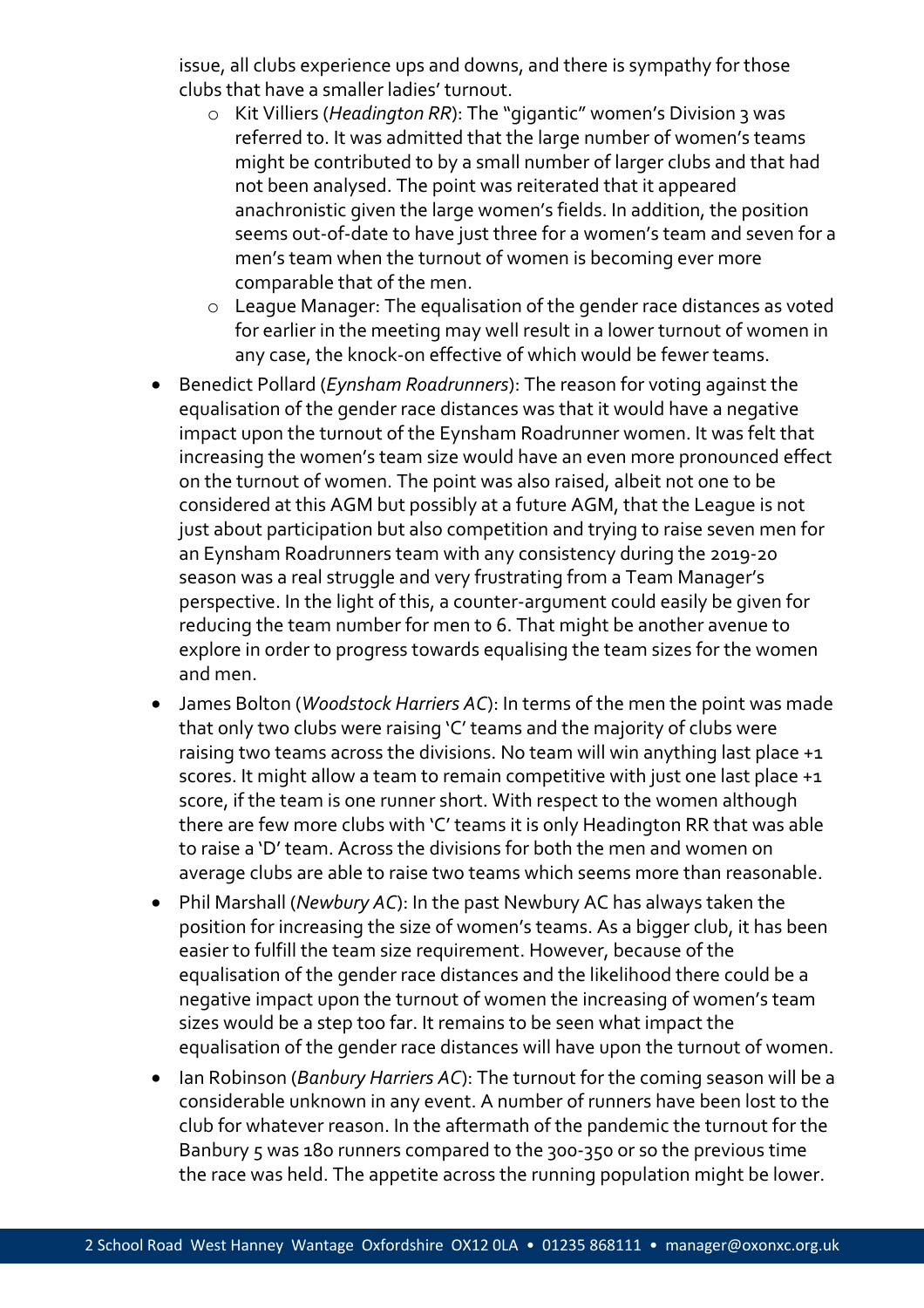• Steve Frame (*Hook Norton Harriers (– had returned to the meeting by this point)*): Backing up Ian's point, race participation levels are lower than in previous years with currently just short of 200 entrants for the Hooky 6 scheduled for  $8^{th}$ August. The appetite and reservations of runners are important aspects to factor into any decision.

*Note: Daniel Anderton (Oxford TC) was not available for further voting having had to leave the meeting and it was therefore agreed that any further Oxford TC votes would be counted as abstentions.*

On the basis of the discussion and input received from the delegates the proposal was put to the assembly for voting: Should the size of women's teams be increased to 5 athletes?

#### *Votes for Proposal D:*

For: 3 Against: 11 Abstention: 2

# **9) Club Membership Election**

Benson Striders successfully completed their trial taking up all its allocated athlete entries and the club had clearly demonstrated a strong commitment to the League. The club also provided very positive feedback from their athletes.

On the other hand, Heyford Aardvarks RC was unable to fill all its allocated athlete entries and at the end of the season felt the OXL was too big that this early stage in the club's development.

On the basis of the above information provided it was put to the delegates: Should Benson Striders be elected as a member club of the League?

## *Club Election Votes – Benson Striders:*

For: 15 Against: 0 Abstention: 1

## **10) Election of Officials**

It was noted that no contact had been received from volunteers offering to take on the committee roles vacated by Emma and Richard Gould at the end of this meeting, despite member clubs having been informed in advance of the meeting, directly by email, via the website and via social media. From the Committee's perspective this was disappointing.

The League Manager reiterated to point that a larger committee generates more discussion, a greater breadth of ideas as well as a healthier outcome for the future of the OXL. The point was also made that although long-term commitment of some officials is and has been laudable, it becomes more of a hindrance to the long-term future of any organisation. Examples were provided and the delegates only needed to look at their own clubs to find similar instances. Typically, it is the same people volunteering time and again for their clubs and in many cases as well as for other voluntary organisations within their local community.